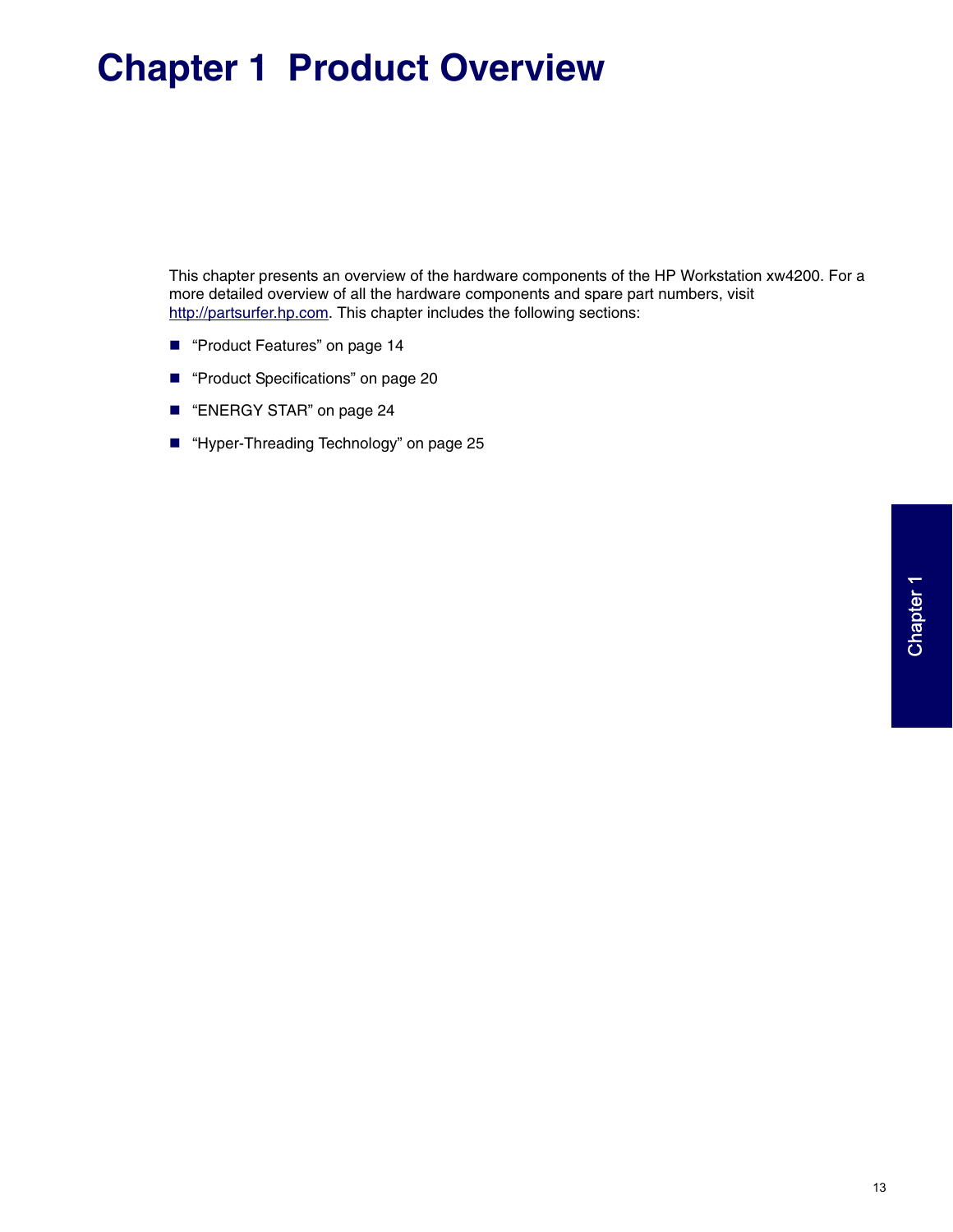# <span id="page-1-0"></span>**Product Features**

# **Exploded View**

The following illustration shows an exploded view of the HP Workstation xw4200.



**NOTE** Drive configurations can vary.



#### **Figure 1-1** Exploded View

|   | Access panel       | 8       | Optical drive    |
|---|--------------------|---------|------------------|
| 2 | System fan         | 9       | Diskette drive   |
| 3 | Processor heatsink | 10      | Bezel            |
| 4 | Power supply       | 11      | System speaker   |
| 5 | Memory             | $12 \,$ | Processor        |
| 6 | System board       | 13      | PCI Express Card |
|   | Chassis            | 14      | Hard drive       |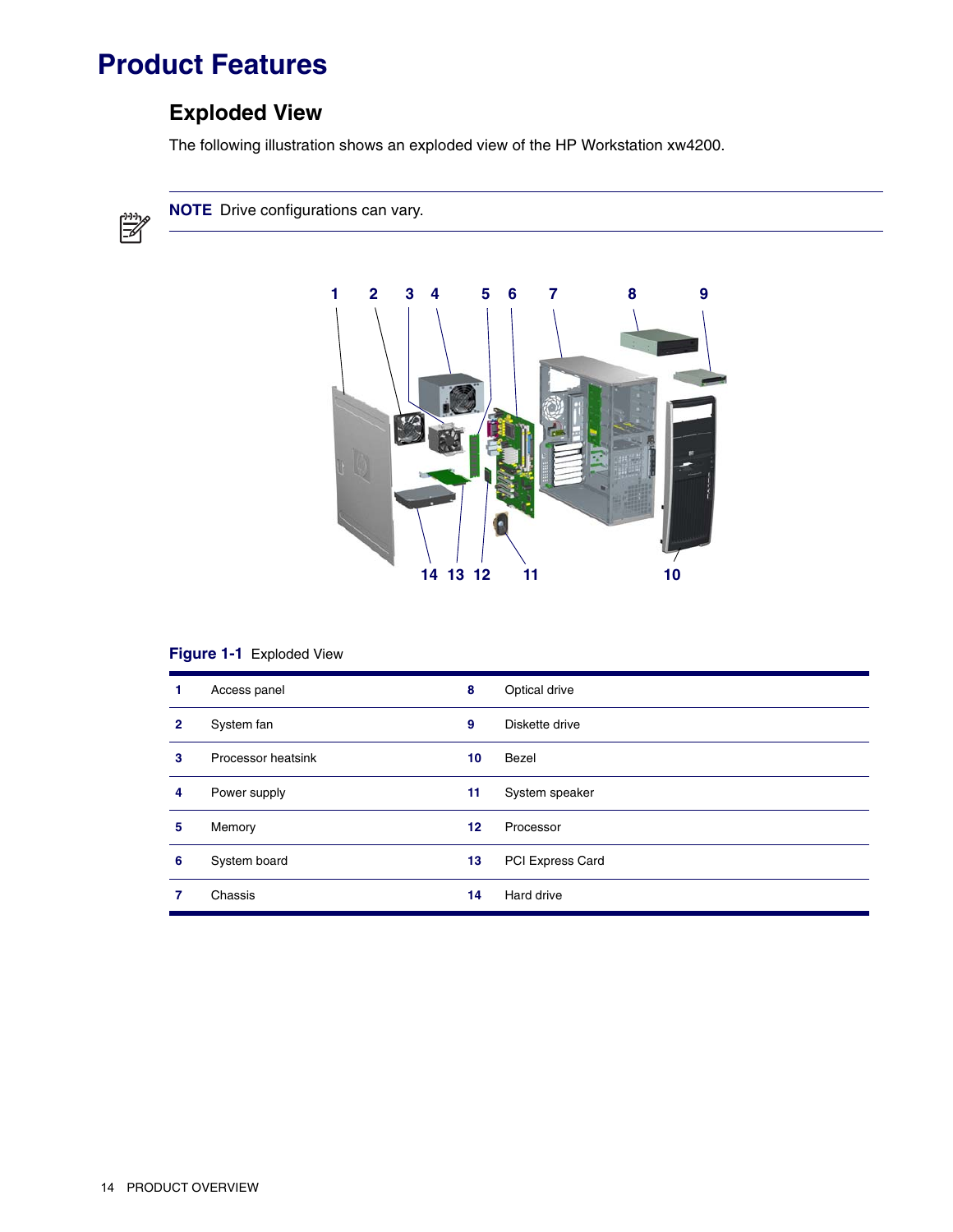## **Front Panel Components**

The following illustration shows a typical HP Workstation xw4200. Drive configurations might vary depending on the configuration that was purchased.



#### **Figure 1-2** Front Panel Components

|   | Optical Drive* (optional)            | 6  | Diskette Eject Button             | 11 | Universal Serial Bus (USB) Ports |
|---|--------------------------------------|----|-----------------------------------|----|----------------------------------|
|   | <b>Optical Drive Activity Lights</b> |    | <b>Optical Drive Eject Button</b> | 12 | <b>Headphone Connector</b>       |
| з | 5.25 inch drive bays                 | 8  | Power On Light                    | 13 | Microphone Connector             |
| 4 | Diskette Drive (optional)            | 9  | Power Button                      | 14 | IEEE-1394 Connector**            |
| 5 | Diskette Drive Activity Light        | 10 | Hard Drive Activity Light         |    |                                  |

\*An optical drive is a CD-ROM, CD-R/RW, DVD-ROM, DVD+R/RW, or CD-RW/DVD combo drive. \*\*IEEE-1394 is an optional feature. If the workstation was purchased without this option, then this connector will be covered.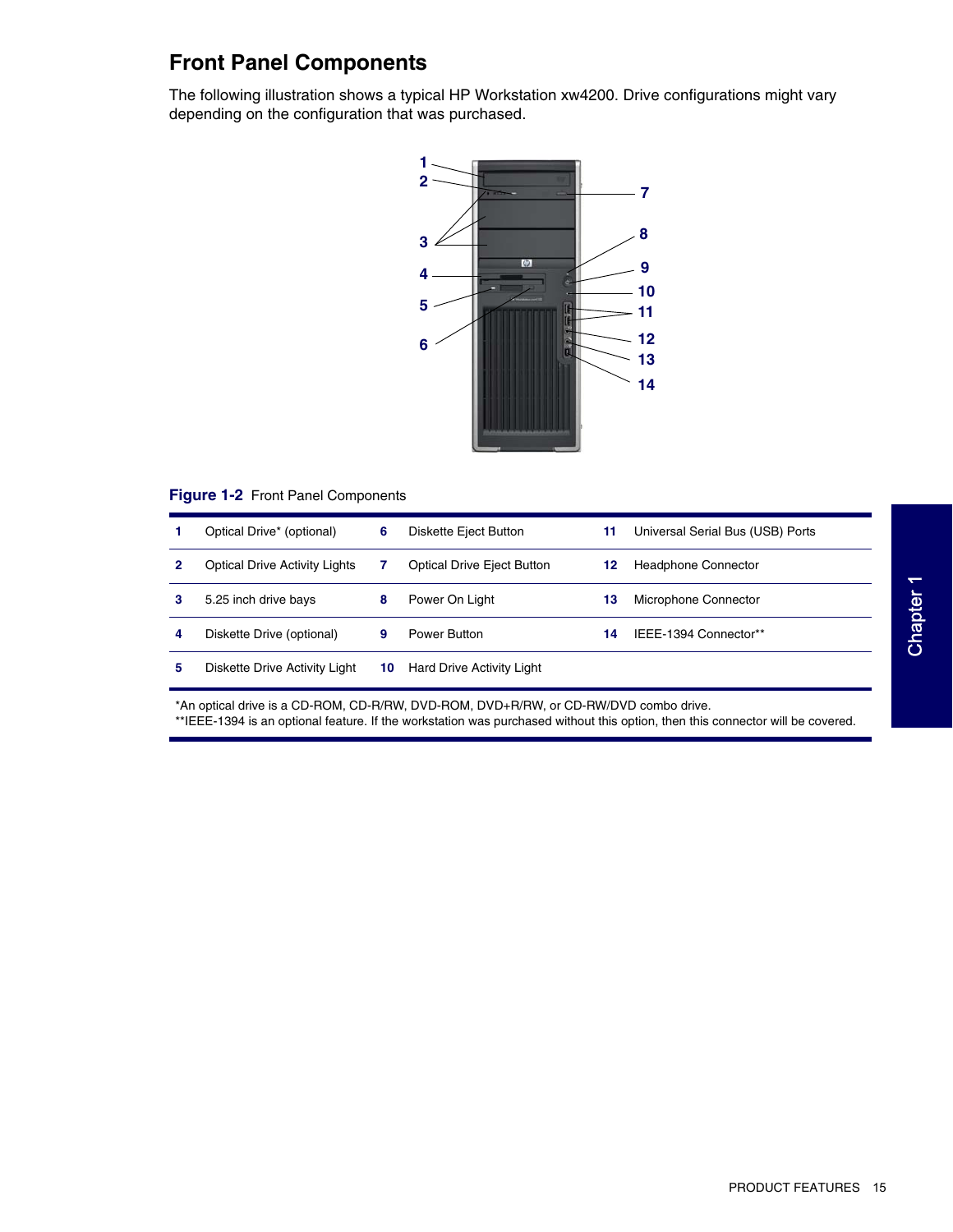# **Rear Panel Components**



#### **Figure 1-3** Rear Panel Components

|   | Power Cord Connector                  | 9  | PS/2 Mouse Connector (green)                   |
|---|---------------------------------------|----|------------------------------------------------|
| 2 | PS/2 Keyboard Connector (purple)      | 10 | Parallel Connector (burgundy)                  |
| з | Serial Connector (teal)               | 11 | Audio Line-In Connector (light blue)           |
| 4 | <b>USB</b>                            | 12 | RJ-45 Network Connector and two USB connectors |
| 5 | Microphone Connector (pink)           | 13 | Cable Lock Slot                                |
| 6 | Audio Line-Out Connector (lime)       | 14 | Padlock Loop                                   |
| 7 | Built In Self Test (BIST) LED (green) | 15 | <b>Graphics Adapter</b>                        |
| 8 | Universal Chassis Clamp Lock          |    |                                                |

**NOTE:** The rear panel connectors are labeled with industry-standard icons to assist you in connecting your peripheral devices.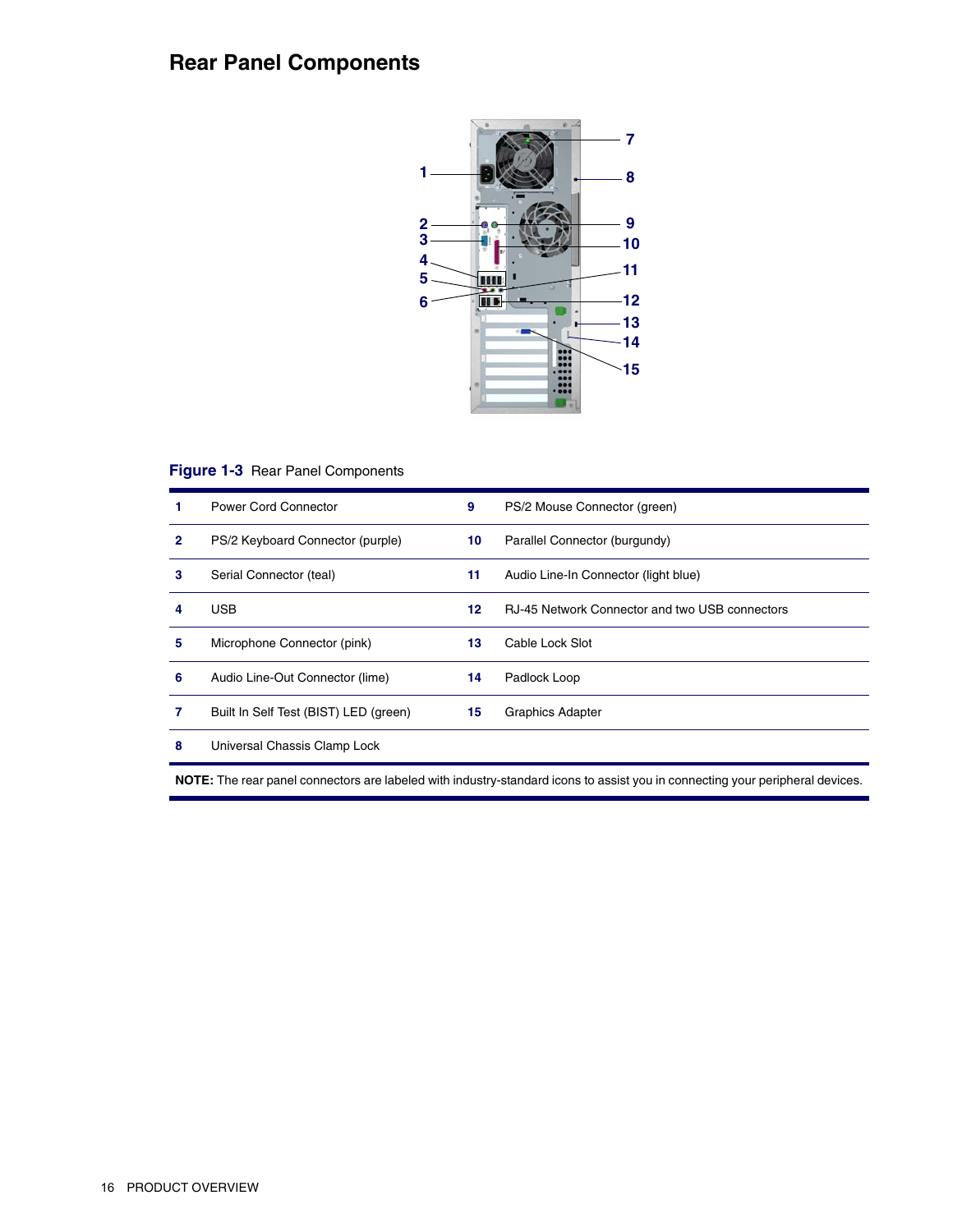# **System Board Components**

The following illustration shows the system board connectors and sockets on the HP Workstation xw4200.



#### **Figure 1-4** System Board Components

| 1            | Second serial port connector<br>(optional) | 13 | Clear CMOS button<br>CD-ROM audio<br>25     |    |                        |
|--------------|--------------------------------------------|----|---------------------------------------------|----|------------------------|
| $\mathbf{2}$ | Keyboard/mouse                             | 14 | Auxiliary audio                             | 26 | Main power             |
| 3            | Serial                                     | 15 | Chassis speaker                             | 27 | Serial ATA             |
| 4            | Parallel                                   | 16 | Hard disk activity LED                      | 28 | Diskette drive         |
| 5            | <b>USB</b>                                 | 17 | <b>Front USB</b>                            | 29 | MultiBay               |
| 6            | Audio                                      | 18 | <b>Trusted Platform Module</b><br>connector | 30 | <b>IDE</b>             |
| 7            | Network/USB                                | 19 | Front chassis fan (optional)                | 31 | Memory modules sockets |
| 8            | PCI Express x1                             | 20 | Front control panel                         | 32 | Processor fan          |
| 9            | PCI Express x16                            | 21 | Hood sensor                                 | 33 | Processor              |
| 10           | PCI                                        | 22 | Boot block jumper                           | 34 | Solenoid hood lock     |
| 11           | PCI Express x1                             | 23 | Battery                                     | 35 | Processor power        |
| 12           | Front audio                                | 24 | Password jumper                             | 36 | Rear chassis fan       |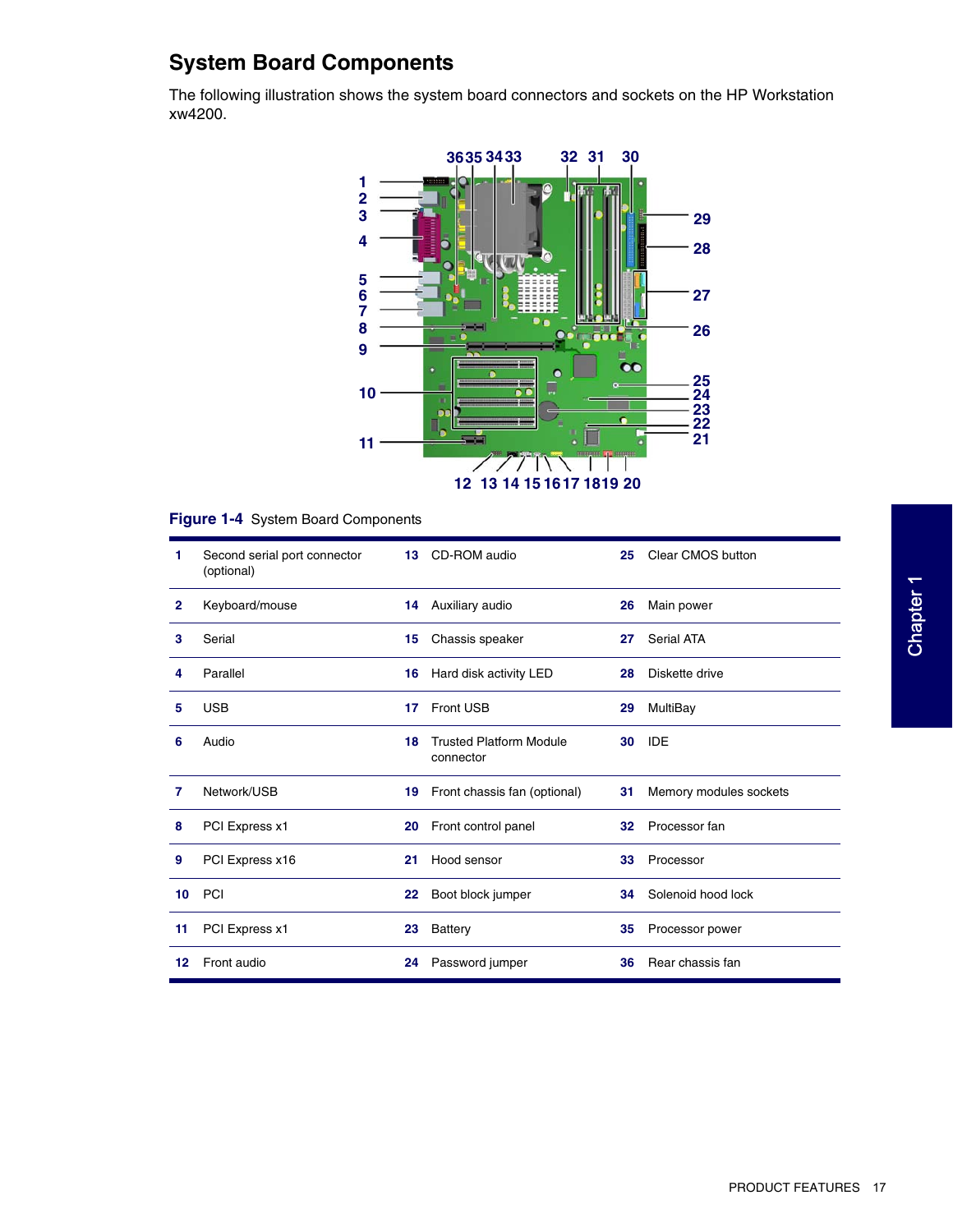The following illustration shows the HP Workstation xw4200 block diagram.



**Figure 1-5** HP Workstation xw4200 Block Diagram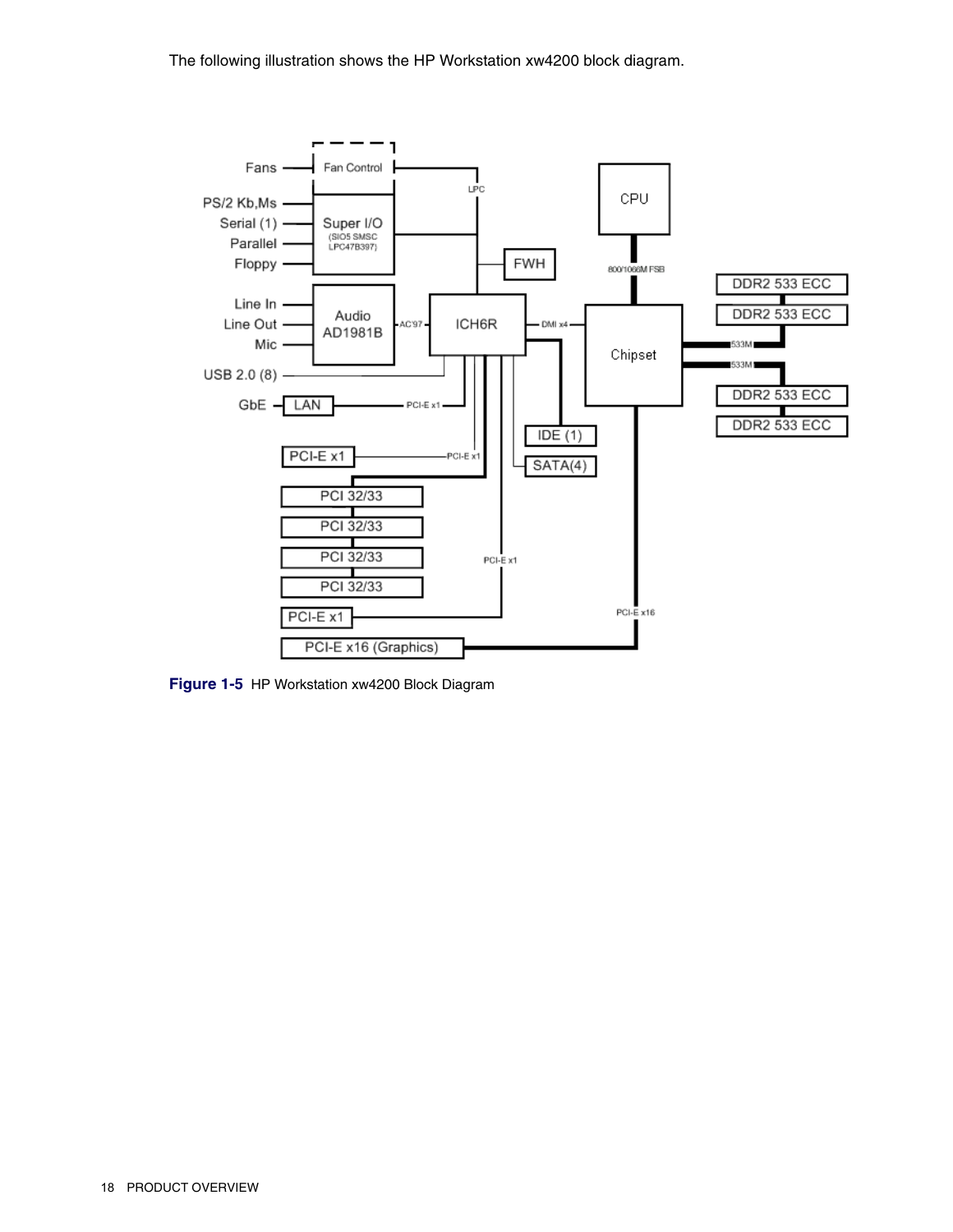## **Serial Number and COA Label Location**

Each workstation has two unique serial number labels **1** and a certificate of authentication (COA) label **2**. The serial number labels are located on the top (in a minitower configuration) of the unit and on the rear panel. Keep this number available when contacting customer service for assistance. The COA label is located on the top panel (in a minitower configuration).



**NOTE** The COA label is only if you have a Microsoft XP preinstalled system.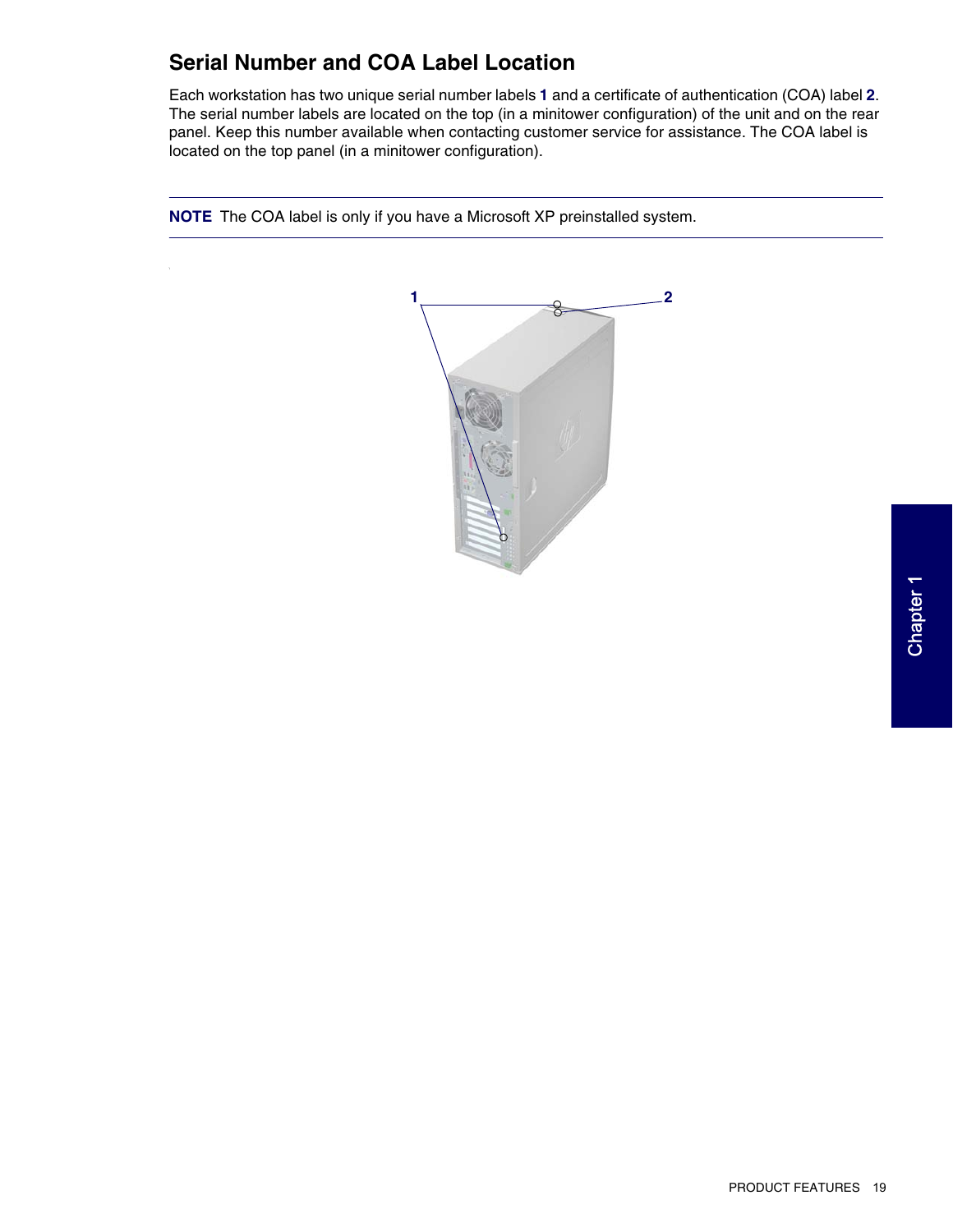# <span id="page-7-0"></span>**Product Specifications**

This section describes the physical, environmental, and graphical and PCI Express specifications for the HP Workstation xw4200. For more specification information, visit [http://www.hp.com](www.hp.com) and search for the QuickSpecs for this product.

#### **Physical Specifications**

The following table shows the physical characteristics of the HP Workstation xw4200.

| Table 1-1 HP Workstation xw4200 Physical Characteristics |  |
|----------------------------------------------------------|--|
|----------------------------------------------------------|--|

| Weight                                       | 16 kg/35 lb (typical configuration)                                         |
|----------------------------------------------|-----------------------------------------------------------------------------|
| <b>Tower Dimensions</b>                      | 45.0 cm (17.7 in) high<br>16.8 cm (6.6 in) wide<br>45.6 cm (17.9 in) deep   |
| <b>Maximum Altitude</b><br>(Non-pressurized) | <b>Operating:</b> 3,000 m (10,000 ft)<br>Non-operating: 9,100 m (30,000 ft) |

#### **Environmental Specifications**

The following table shows the HP Workstation xw4200 environmental specifications.

| Temperature      | <b>Operating:</b> 5 to $35^{\circ}$ C (40 to $95^{\circ}$ F)<br><b>Non-operating:</b> -40 to 60 $^{\circ}$ C (-40 to 140 $^{\circ}$ F)                  |  |
|------------------|---------------------------------------------------------------------------------------------------------------------------------------------------------|--|
| <b>Humidity</b>  | <b>Operating:</b> 8 to 85%RH, non-condensing<br>Non-operating: 8 to 90%RH, non-condensing                                                               |  |
| <b>Altitude</b>  | <b>Operating:</b> 0 to 10,000 ft (3048m)<br>Non-operating: 0 to 30,000 ft (9144m)                                                                       |  |
| <b>Shock</b>     | <b>Operating <math>\frac{1}{2}</math>-sine:</b> 40g, 2-3ms<br>Non-operating:<br>$\frac{1}{2}$ -sine: 160 cm/s, 2-3ms, (~100g).<br>square: 422 cm/s, 20g |  |
| <b>Vibration</b> | <b>Operating Random:</b> 0.5g (rms), 5-300 Hz<br>Non-Operating:<br>random: 2.0 g (rms), 10-500 Hz-                                                      |  |

**Table 1-2** HP Workstation xw4200 Environmental Specifications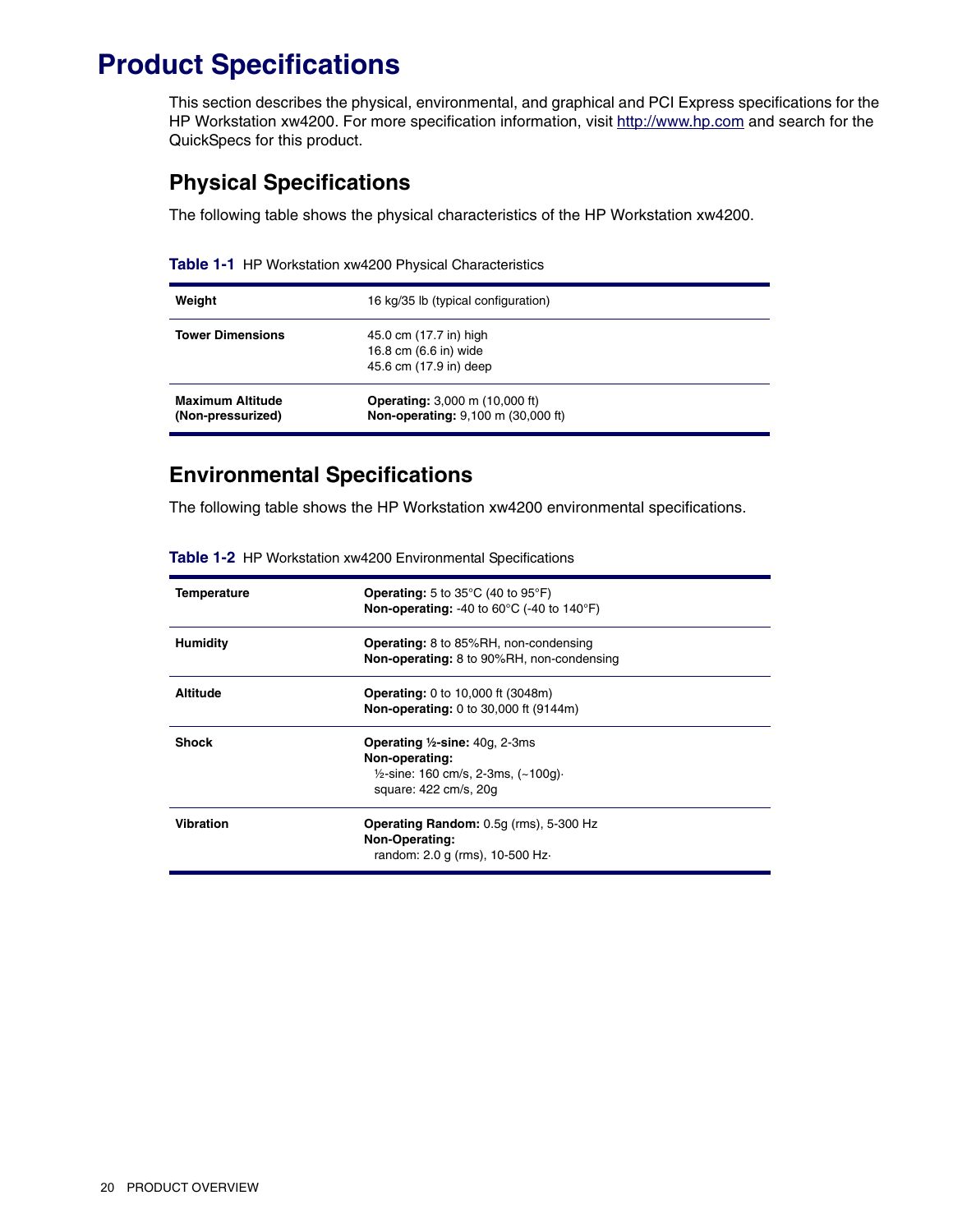### **PCI and PCI Express Slot Power Specifications**

Your workstation contains four PCI slots, two PCI Express x1 slots, and a single PCI Express x16 highend graphics slot. The following table describes the slots, card types, and maximum slot power.

| Slot# | <b>Slot Type</b>           | <b>Slot Power (Maximum)</b> |
|-------|----------------------------|-----------------------------|
|       | PCI Express x1 half-length | $10 W^*$                    |
| 2     | PCI Express x16 graphics   | 75 W*                       |
| $3-6$ | <b>PCI</b>                 | 25 W*                       |
|       | PCI Express x1 full-length | 25 W*                       |
|       |                            |                             |

|  |  |  |  | Table 1-3 Graphics and PCI Express Slot Power Specifications |
|--|--|--|--|--------------------------------------------------------------|
|--|--|--|--|--------------------------------------------------------------|

\* In addition to these slot power specifications, the overall power consumption of the system (including I/O cards, processor, and memory) must not exceed the maximum ratings of the system power supply.



**NOTE** For hardware specifications of other system components, such as graphics cards or optical drives, visit the Web site of the specific manufacturer.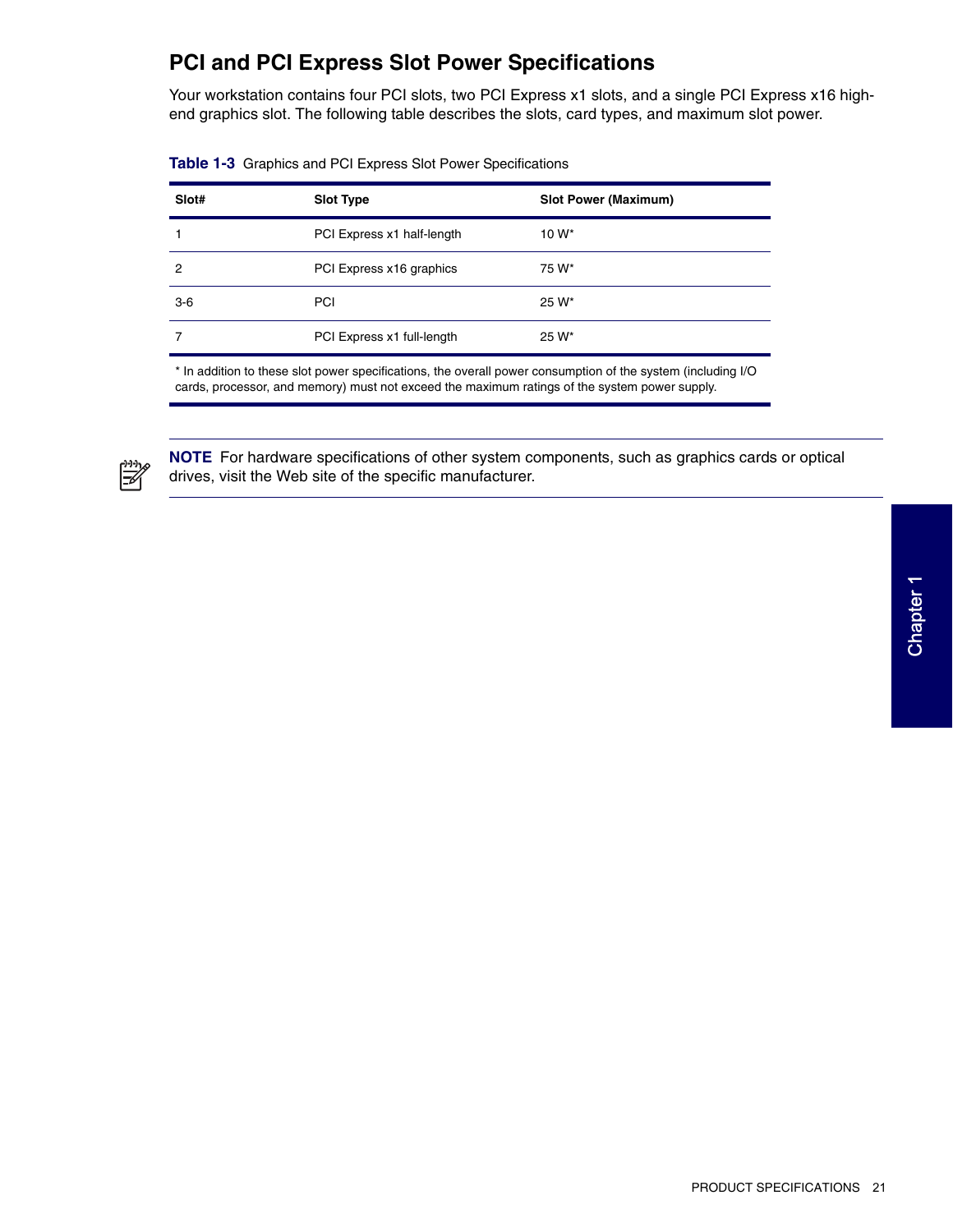# **Power Supply and Cooling**

The following table shows the power supply specifications of the HP Workstation xw4200.

| Table 1-4 HP Workstation xw4200 Power Supply Specifications |  |
|-------------------------------------------------------------|--|
|-------------------------------------------------------------|--|

| Full Ranging Input (No Line Select Switch)                                                  | Yes                                                                           |
|---------------------------------------------------------------------------------------------|-------------------------------------------------------------------------------|
| <b>Active Power Factor Correction (APFC)</b><br>(Input Current is nearly 1/2 a non-APFC PS) | Yes                                                                           |
| <b>Passive Power Factor Correction (PFC)</b>                                                | No                                                                            |
| <b>Operating Voltage Range</b>                                                              | 90 to 264 VAC/118 VAC                                                         |
| <b>Rated Voltage Range</b>                                                                  | 100 to 240 VAC                                                                |
| <b>Rated Line Frequency</b>                                                                 | 50 to 60 Hz/400 Hz                                                            |
| <b>Operating Line Frequency Range</b>                                                       | 47 to 66 Hz/393 to 407 Hz                                                     |
| <b>Rated Input Current</b>                                                                  | 6.4A/6.4A                                                                     |
| <b>Maximum Rated Power</b>                                                                  | 360 W                                                                         |
| <b>Heat Dissipation</b>                                                                     | Typical 737.1 btu/hr<br>Maximum 1890.3 btu/hr (360W); 2152.8 (410W)           |
| <b>Power Supply Fan</b>                                                                     | 92mm variable speed                                                           |
| <b>Power Supply Dimensions</b>                                                              | 9.76 cm (3.843 in) wide<br>15 cm (5.906 in) high<br>15.371 cm (6.052 in) deep |
| <b>ENERGY STAR Compliant</b>                                                                | Yes                                                                           |
| <b>FEMP Standby Power Compliant</b><br>(<2W in S5-Power Off)                                | No                                                                            |
| Power Consumption in ES Mode-Suspend to RAM (S3)<br>(Instantly Available PC)                | 2.5 W                                                                         |
| <b>Built-in Self Test LED</b>                                                               | Yes                                                                           |
| <b>Surge Tolerant Full Ranging Power Supply</b>                                             | Withstands power surges up to 2000 V                                          |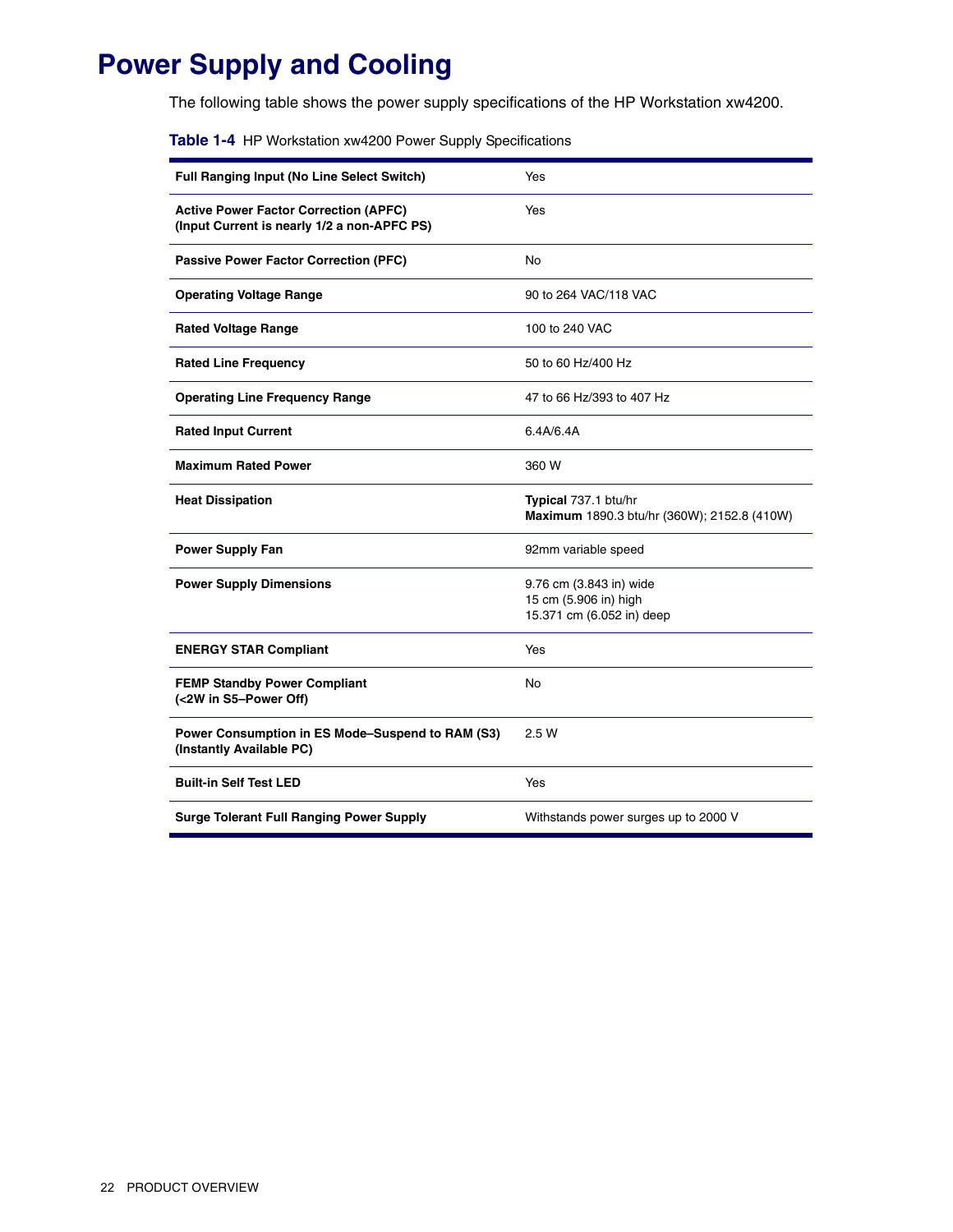## **Power Consumption and Cooling**

The following table shows the power consumption for a typical configuration based on primary power consumptions:

- One processor (1 x 3.4 GHz Pentium 4 Processor with HT Technology)
- One GB memory (2 x 512 MB)
- $\blacksquare$  Two hard drives (2 x SATA 40 GB)
- CD-ROM drive
- PCI-Express Graphics Card (Quadro FX 1300)
- One diskette
- **Monitor**

**Table 1-5** HP Workstation xw4200 Power Consumption and Cooling

| <b>Input Power Consumption</b>       | <b>120 VAC/60Hz</b> |
|--------------------------------------|---------------------|
| Typical operating mode (system busy) | 216 W/737.1 btu/hr  |
| Windows XP Idle                      | 138 W/470.9 btu/hr  |
| Standby mode (S3)                    | 2.5 W/8.53 btu/hr   |
| Hibernate mode (S4)                  | 2.1 W/7.166 btu/hr  |
| Power Off (S5)                       | 7.166 btu/hr        |



**NOTE** When you turn off your workstation with the power button on the front panel, the power consumption falls below 10 W. To reach zero power consumption, either unplug the workstation from the power outlet or use a power strip with a switch. However, removing all power to the workstation might reduce the life of the real-time clock battery.

For more information on power-saving features, refer to your operating system documentation.

### **System Fans and Airflow**

The workstation includes a rear system fan, one processor heatsink fan, plus an optional front system fan.

### **Resetting the Power Supply**

If an overload triggers the power supply overload protection, all power is immediately cut. To reset the power supply unit:

- **1** Disconnect the power cord.
- **2** Determine what caused the overload, and fix the problem.
- **3** Reconnect the power cord and reboot the workstation.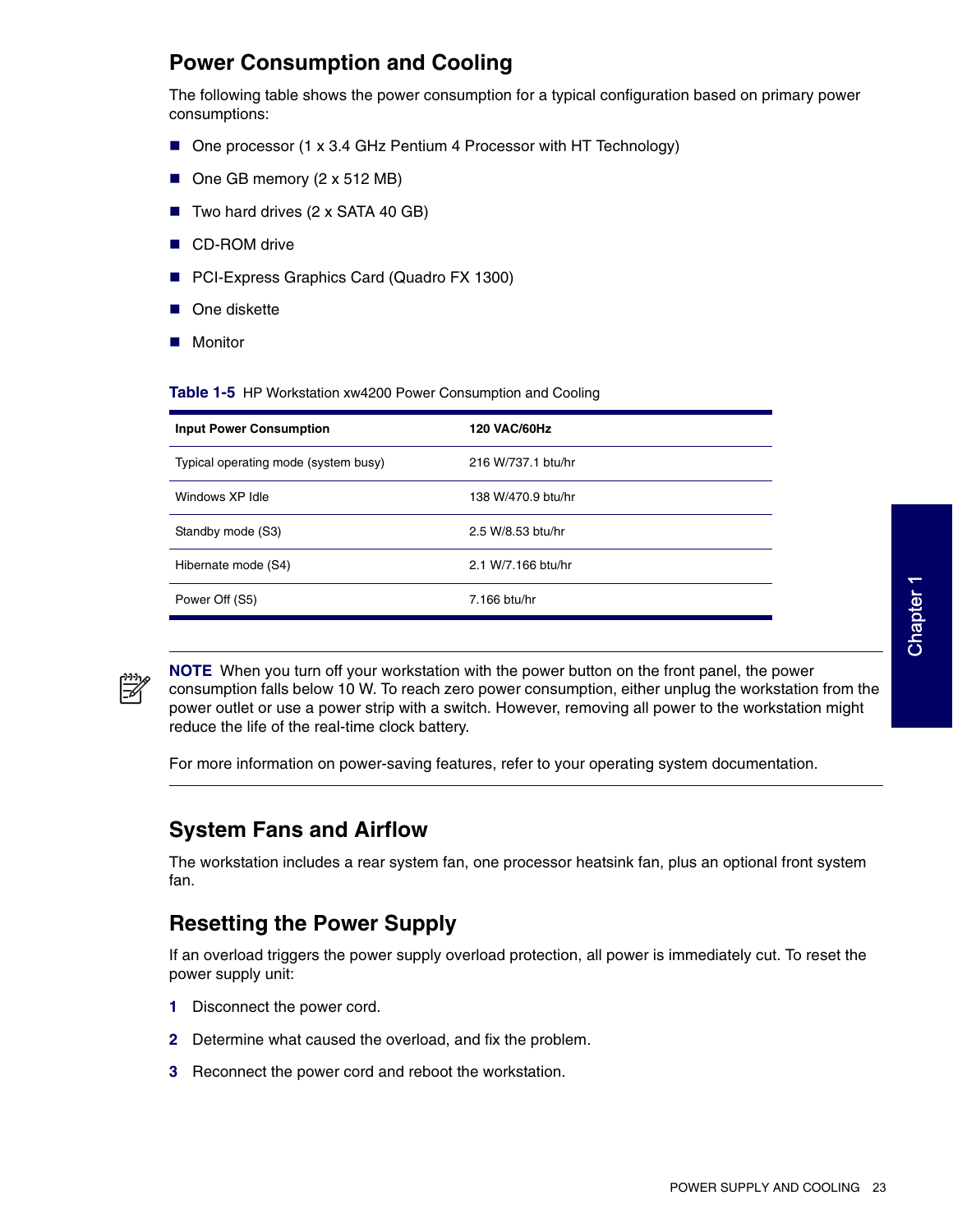# <span id="page-11-0"></span>**ENERGY STAR**

The ENERGY STAR® program, a government-backed initiative, promotes energy efficiency by identifying ways to reduce energy consumption. Select HP workstations participate in the ENERGY STAR program.



**NOTE** ENERGY STAR is not supported on Linux-based workstations.

For those workstations that support ENERGY STAR and have it enabled, the power management features will be set as follows:

- Monitor—goes into Sleep mode after 20 minutes of inactivity.
- System-goes into Standby mode after 20 minutes of inactivity.
- Hard Drive—goes into Power Savings mode after the system goes into Standby mode.



**NOTE** If you must restore the operating system, reset the ENERGY STAR settings (if applicable).

To verify the factory default power settings for your product:

- From the Windows 2000 or Windows XP Classic Start menu, select **Start>Settings>Control Panel>Power Options.**
- From the Windows XP standard Start menu, select **Start>Control Panel>Performance and Maintenance>Power Options.**